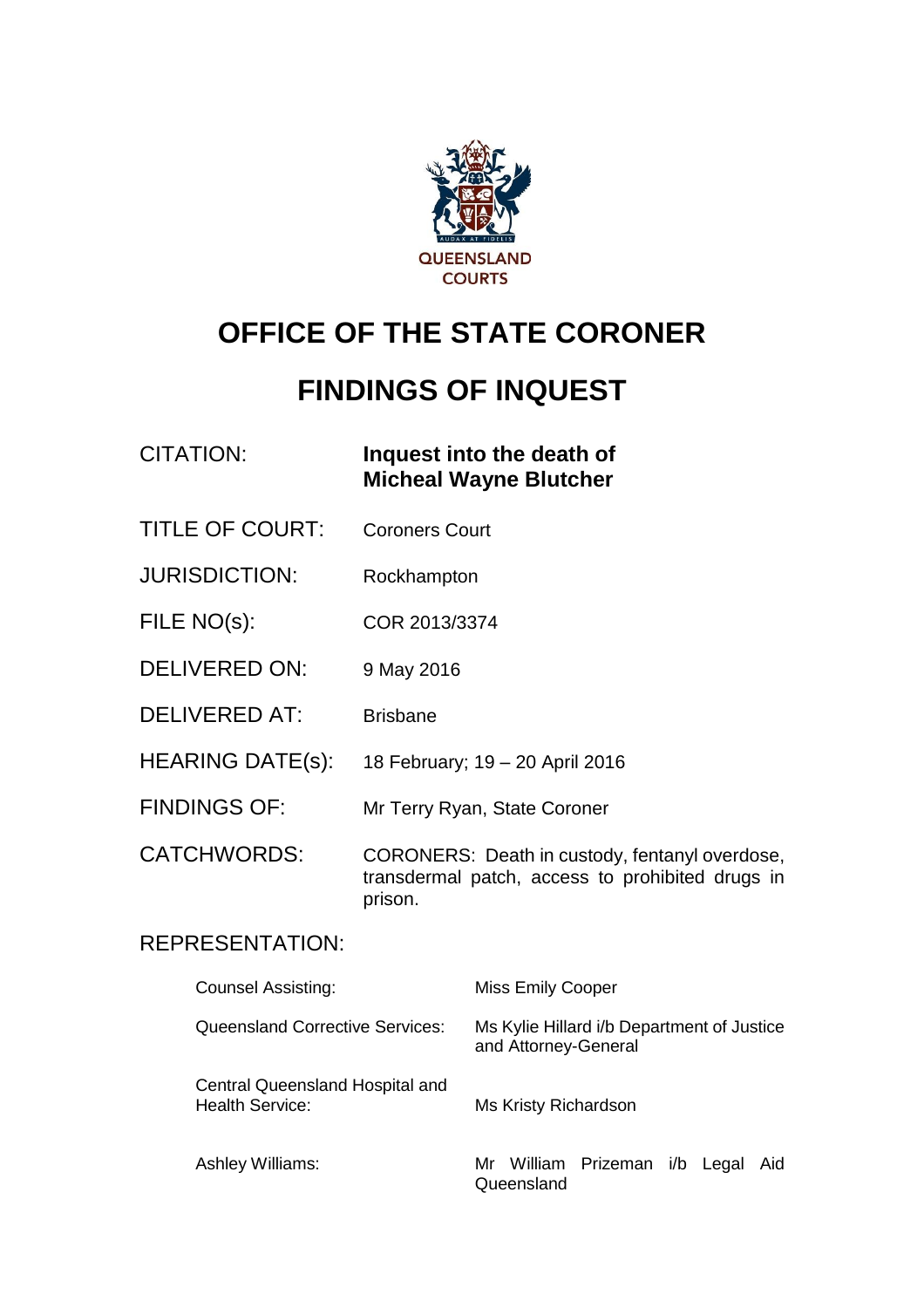## Contents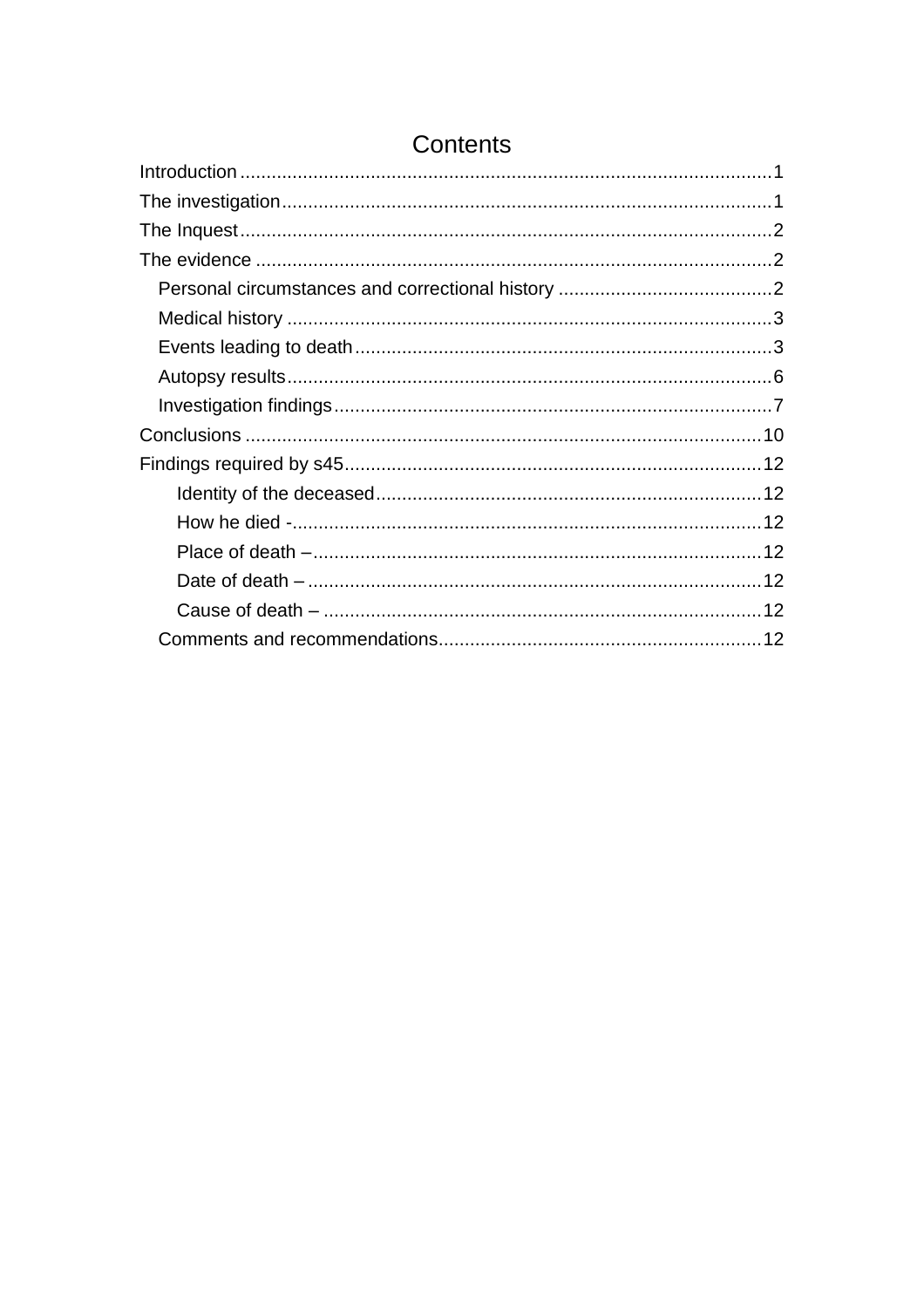## <span id="page-2-0"></span>**Introduction**

- 1. On 17 September 2013, fellow inmates found Micheal Blutcher, aged 31 years, unresponsive in his room at the low security farm precinct of the Capricornia Correctional Centre (CCC). The inmates notified correctional staff who called a 'Code Blue' and attended at the room. Nursing staff and members of the Queensland Ambulance Service also attended and resuscitation efforts followed. Those efforts were ultimately unsuccessful and Mr Blutcher was pronounced deceased at the scene.
- 2. Items were found in his room suggesting recent drug use, including a cut up fentanyl patch, syringes, a tourniquet and other drug implements. He was due for release from prison on 25 October 2013.
- 3. These findings:
	- confirm the identity of the deceased person, how he died, and the time, place and medical cause of his death;
	- consider whether any third party contributed to his death;
	- determine whether the authorities charged with providing for the prisoner's health care adequately discharged those responsibilities; and
	- consider whether any changes to procedures or policies could reduce the likelihood of deaths occurring in similar circumstances or otherwise contribute to public health and safety or the administration of justice.

# <span id="page-2-1"></span>**The investigation**

- 4. Detective Sergeant Aaron Bates from the Queensland Police Service (QPS) Corrective Services Investigation Unit (CSIU) conducted the investigation into the circumstances leading to the death of Mr Blutcher.
- 5. After being notified of Mr Blutcher's death, the CSIU attended the CCC and an investigation followed. Photographs were taken of the scene. The investigation obtained Mr Blutcher's correctional records and his medical files from Corrective Services. The investigation was informed by interviews with Mr Blutcher's fellow inmates at the CCC, and statements from all relevant custodial officers at the CCC, medical staff and the QAS. These statements and interviews were tendered at the inquest.
- 6. Dr Nigel Buxton conducted a full internal autopsy examination. Further photographs were taken during this examination.
- 7. At the request of the Office of the State Coroner, the CCC provided information with respect to the ability of prisoners to access prohibited items while in custody.
- 8. I am satisfied that the investigation was thoroughly and professionally conducted and that all relevant material was accessed.

Findings of the inquest into the death of Micheal Wayne Blutcher 1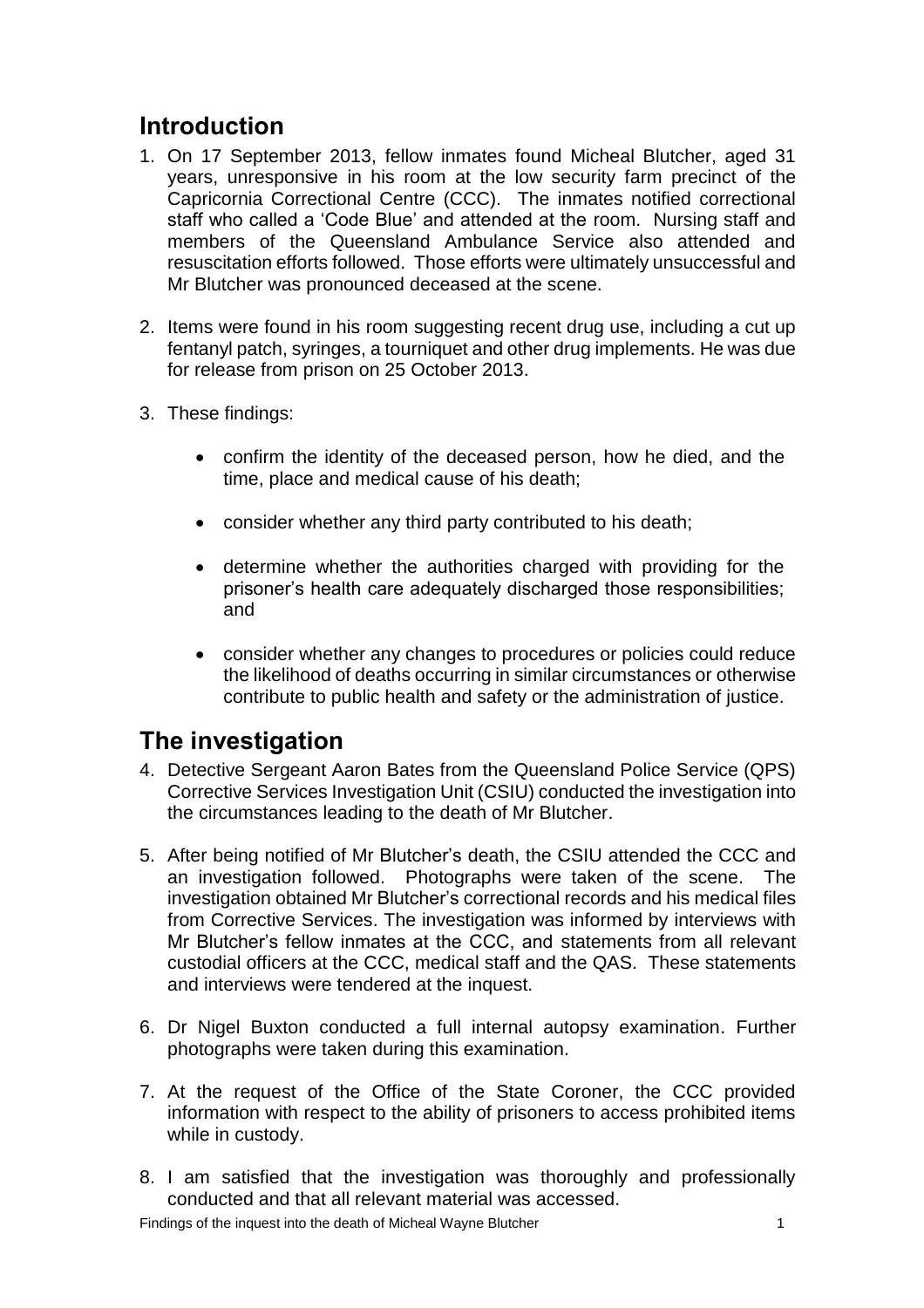# <span id="page-3-0"></span>**The inquest**

- 9. An inquest was held in Rockhampton from 19 20 April 2016. All statements, records of interview, medical records, photographs and materials gathered during the investigation were tendered at the inquest.
- 10.Counsel assisting at the pre-inquest conference, Miss Cooper, proposed that all evidence be tendered and that oral evidence be heard from the following witnesses:
	- Detective Sergeant Bates;
	- CCO Christopher (Tod) Richardson-Newton;
	- CCO Gavin Carswell:
	- CCO Lindsay Reiman;
	- CCO Paul Jorgensen;
	- Donald Shane McDonald;
	- Ashley Ryan Williams;
	- Christopher Luke Mitchell;
	- Daniel Frederick Smith; and
	- Yme Dwarshuis.
- 11.I agreed that the evidence tendered in addition to the oral evidence from these witnesses was sufficient for me to make the findings required under s. 45 of the *Coroners Act*.

# <span id="page-3-1"></span>**The evidence**

#### <span id="page-3-2"></span>*Personal circumstances and correctional history*

- 12.Micheal Blutcher was born in Mt Isa on 19 November 1981. He was 31 years of age when he died. Mr Blutcher's father, Ivan Blutcher, confirmed that he had last spoken with his son a couple of months before his death. During that call, his son said he was going to head to Mackay and go fishing when he was released. He said that someone was going to help him get a unit and he asked his father to buy a motorcycle for his daughter. Ivan Blutcher was aware that his son had used drugs. Micheal Blutcher had separated from his partner, Alana, a couple of years ago but their relationship was amicable.
- 13.In the lead up to the inquest, Ivan Blutcher was contacted by my staff, and advised them that he did not wish to raise any issues with his son's care at the Farm.
- 14.It was clear from the evidence given by his fellow prisoners and the CCOs at the Farm that Mr Blutcher was a gregarious and happy person, well-liked by those who knew him. I extend my condolences to his family and friends.
- 15.Mr Blutcher's criminal history started as a juvenile in Rockhampton at the age of 13 years. Over the years, he was consistently before the courts in Rockhampton with respect to property related offences including stealing, break and enter and fraud. He had previously been incarcerated in Queensland for these types of offences.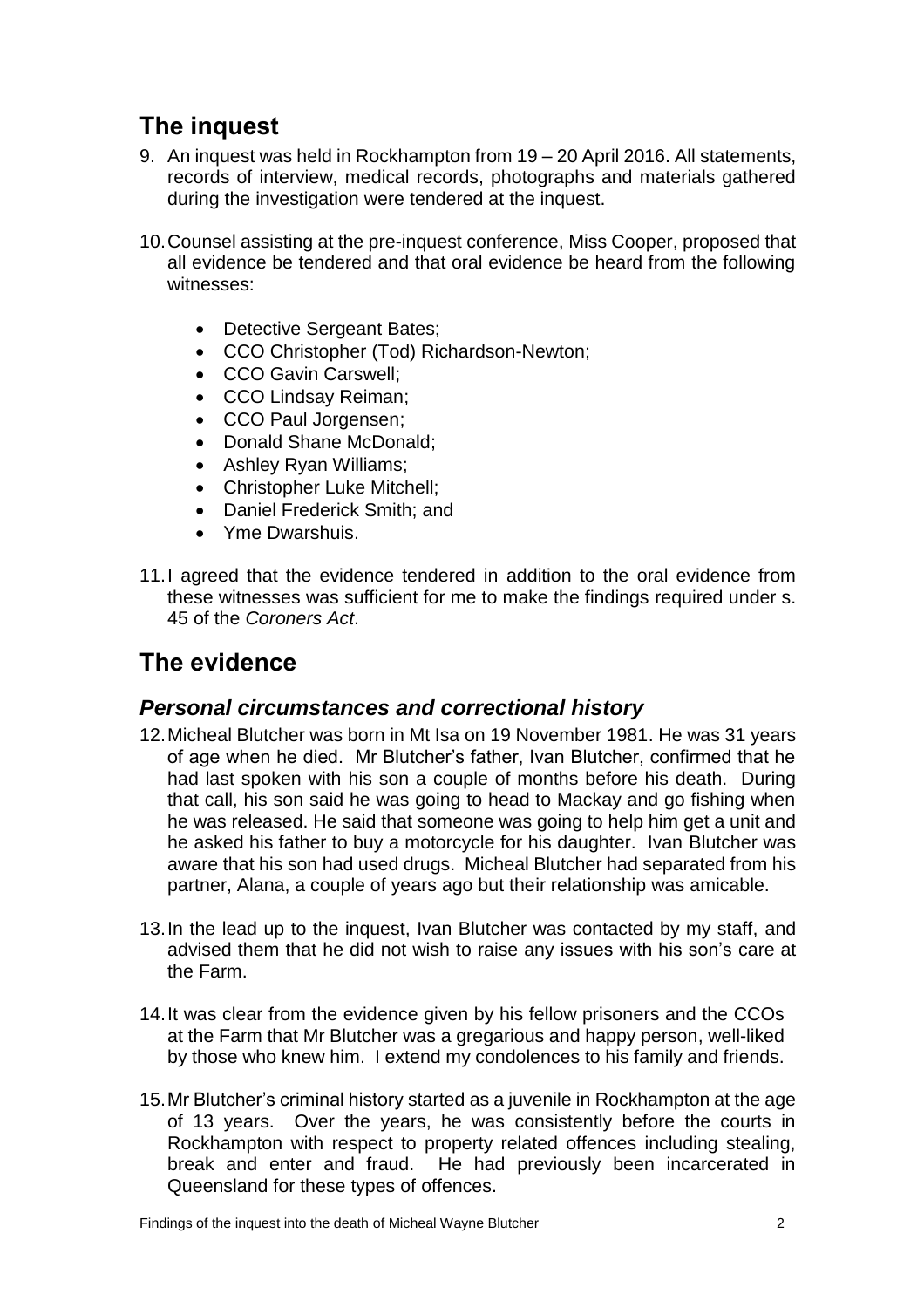16.On 27 February 2013, Mr Blutcher was sentenced in the Rockhampton Magistrates Court to a 2-year term of imprisonment for a driving offence and a burglary offence. His court ordered parole release date was set as 25 October 2013. He was initially housed at the Rockhampton watch house, before being transferred to the CCC on 6 March 2013. He remained in the secure unit until he was transferred to 'the Farm' on 11 March 2013. He remained at the Farm until his death.

#### <span id="page-4-0"></span>*Medical history*

- 17.Mr Blutcher's medical history included intravenous drug use, hepatitis C and an addiction to nicotine.
- 18.As part of the induction process by medical personnel at the CCC, he told staff that he had attempted suicide 5 years earlier, but that he had no current suicidal ideation. He self-reported a history of intravenous drug use, and asked to undertake the Hepatitis C program. During a previous period of imprisonment in 2012, Mr Blutcher had informed correctional staff that he had been taking the anti-psychotic medication, Seroquel, and had been injecting OxyContin.
- 19.During his reception to the Farm on 11 March 2013, Mr Blutcher informed staff that he used non-prescribed Seroquel, Clozanl and Valium. He said that he used these drugs to cope with anxiety as well as morphine, which he had used on a daily basis for the previous 12 months. He informed staff that he had been going through morphine withdrawal during his time in custody at the watch house.
- 20.Mr Blutcher continued to be provided with Seroquel and Quetiapine while he was in custody at the Farm.

#### <span id="page-4-1"></span>*Events leading to death*

- 21.CCTV footage captured the main areas of the residential block within which Mr Blutcher was held, and was helpful in determining the events leading up to his death. That footage was tendered at the inquest. It commences at 5:59am on the morning of Mr Blutcher's death on 17 September 2013.
- 22.Mr Blutcher is captured on the footage in the accommodation block at 6:04am. According to the evidence of CCO Newton, he was sighted out at the industrial bins outside C block at 6:10am, but Mr Newton did not see Mr Blutcher searching in this area. By 6:50am Mr Blutcher was out of his room conducting work duties.
- 23.Evidence from Mr Blutcher's fellow prisoners was the only direct evidence about what occurred in the final moments leading up to the death.
- 24.Ashley Williams gave evidence under compulsion at the inquest. He was in the same residential block as Mr Blutcher and Daniel Smith, and working in the kitchen. Mr Williams had known Mr Blutcher for 3-4 years and was aware that he had access to drugs in prison. Mr Blutcher told him on the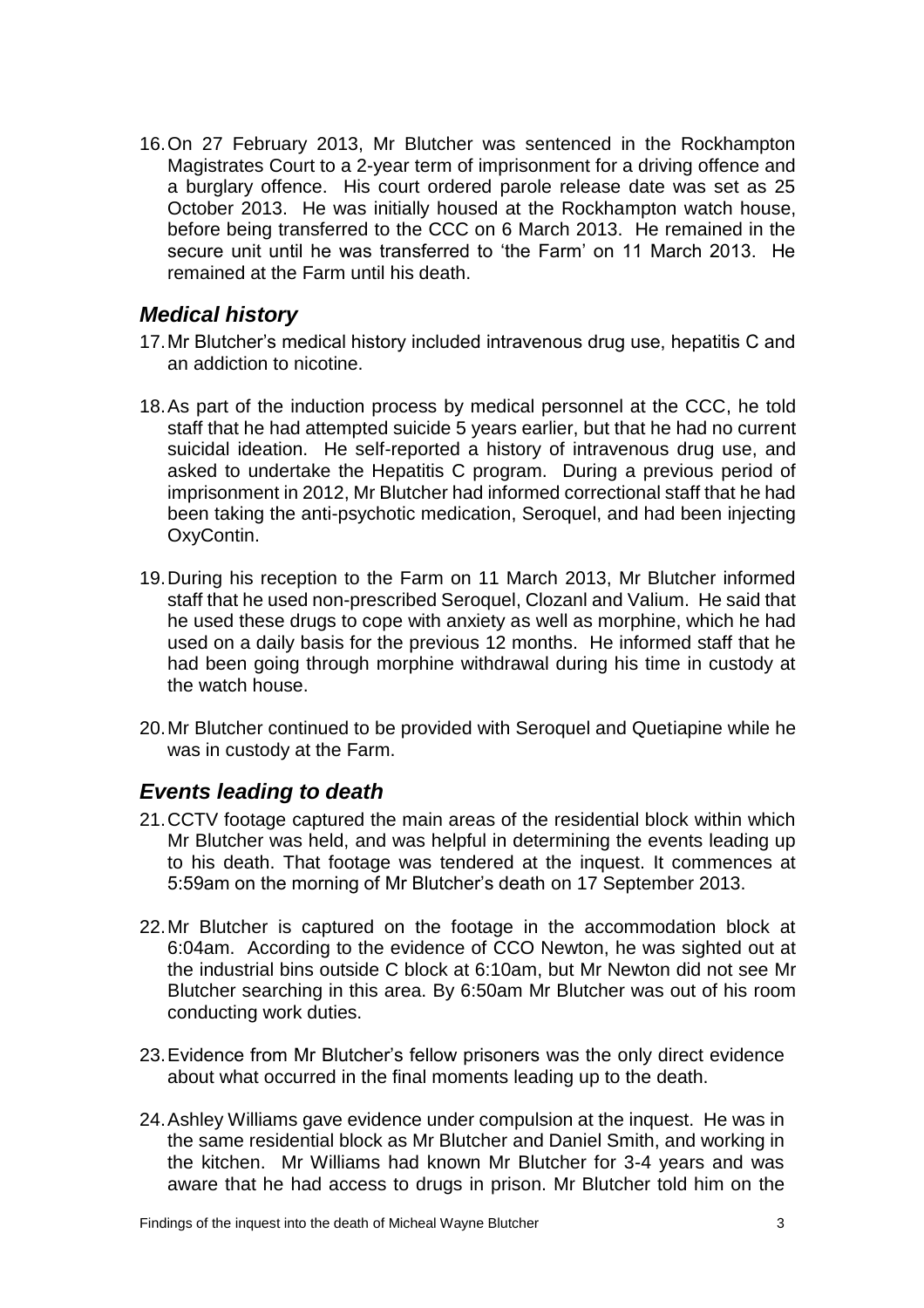morning of 17 September 2013 that there was 'something coming in that day'. Mr Williams said that he took this to mean OxyContin, which was the usual substance that came in via soft drink cans.

- 25.Mr Williams recalled that he had observed Mr Blutcher collect a soft drink can in which drugs were concealed three times since he had been at the Farm. Mr Blutcher usually collected the drugs in the vicinity of the industrial bins. These bins were located between the accommodation area's more secure perimeter fence and the lower boundary fence along Etna Creek Road. Mr Blutcher, as the unit cleaner, was responsible for taking 'wheelie bins' outside the perimeter fence to empty these into the industrial bins. Mr Williams denied knowing how the cans came to be placed near the industrial bins.
- 26.Mr Williams said that he was with Mr Blutcher outside F Block when Mr Blutcher asked a fellow prisoner, Christopher Mitchell, to 'throw a can over the fence for him'. Mr Blutcher had been unable to locate the can when he had looked earlier. Mr Williams confirmed that Mr Mitchell was on mower duty that morning. This meant he had access to outside the accommodation perimeter fence. His evidence was that Mr Mitchell was able to throw the can over the northern fence, near C block. Mr Williams explained that prisoners at the Farm were not subject to constant supervision when working at their allocated jobs. Mr Williams said that he picked the can up when it came over the fence and Mr Mitchell continued mowing.
- 27.Mr Mitchell was unable to be located and served with a summons to give evidence to the inquest. Because of this, it remains unclear whether Mr Mitchell knew about the arrangement with respect to the drink can or whether he simply did as Mr Blutcher asked of him. However, I can conclude that Mr Mitchell did not have any further involvement with Mr Blutcher on this day.
- 28.After Mr Williams and Mr Blutcher collected the drink can that Mr Mitchell was alleged to have thrown over the fence, they returned to Mr Blutcher's room (C.03), where Mr Smith was already present.
- 29.Mr Smith also gave evidence under compulsion. He said that he knew of the arrangement regarding the drink can, which is why he was waiting in Mr Blutcher's room. He had been given the 'thumbs up' by Mr Blutcher after the can was located. He was on duty at the prison laundry but told CCOs that he needed to return to C block to change his shorts.
- 30.Mr Smith's evidence was that at the time of Mr Blutcher's death, he had been in custody at the Farm for about 2.5 months. His evidence was that there had been a weekly drink can drop for at least 2 months. The can would usually contain OxyContin or morphine, together with marijuana, and was collected by Mr Blutcher.
- 31.Irrespective of the frequency of the drop off, it was clear on the evidence that the plan was for the drugs to be shared between Mr Williams, Mr Smith and Mr Blutcher. The quantity of marijuana would be otherwise distributed.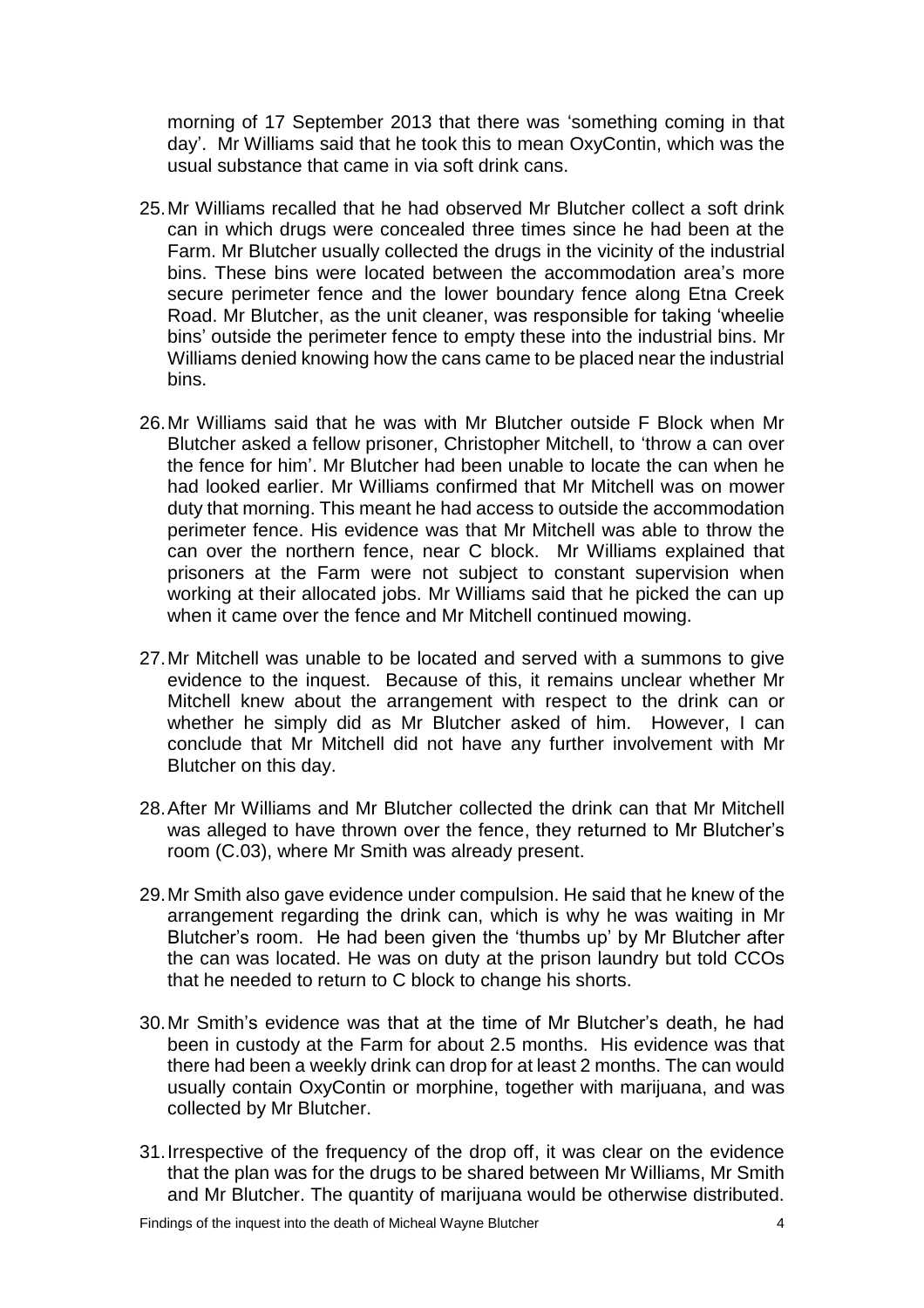On this occasion, Mr Smith also thought that the drug in the can was to be OxyContin. He did not know how Mr Blutcher had sourced the drug, and was not involved in making arrangements for the drink can to be delivered to the Farm.

- 32.Mr Smith said that after the can was opened in Mr Blutcher's room he saw it contained a fentanyl patch, some 'weed' and three syringes, along with a quantity of gravel. This was apparently used to give the can enough weight to throw over the fence.
- 33.Mr Williams said that at the time the can was opened, he heard a call for the trolleys to be unloaded in the kitchen. He marked one of the syringes to identify it as his. He had collected some lemon juice from the kitchen (to extract the fentanyl) and took it to the room but he left to attend to kitchen duties, which required him to unload food into the fridge.
- 34.He said that soon after, he passed Mr Smith in the hallway and was told that he 'had his share'. He also saw Mr Blutcher in the hall. He had soot on his face. Mr Williams assumed this was from heating the spoon to extract the fentanyl from the patch. Mr Blutcher said 'that thing is in my room'. Mr Blutcher was slurring his words and 'his eyes were all over the place'.
- 35.Mr Williams said that by this time he had changed his mind about taking the drug and told Mr Blutcher 'I'm right thanks'. He had heard 'bad things' about patches and did not want to take risks by using one.
- 36.Mr Smith said that he injected 9ml from a 10ml syringe and he saw Mr Blutcher inject around 3ml. He said that he then left the room and went back to his duties and that Mr Blutcher was fine when he left his room. He said that one third of the patch had been used at this time and there was two thirds remaining.
- 37.The CCTV footage captures Mr Blutcher, Mr Williams and Mr Smith entering Mr Blutcher's room for about 5 minutes before 8:00am. Mr Blutcher and Mr Smith both subsequently exit the room. At 8:13am, Mr Blutcher can be seen in the common area and he appears to speak with Mr Williams before returning to his room.
- 38.This is the last time Mr Blutcher can be seen on the footage. Mr McDonald, the C Block cook, gave evidence that Mr Blutcher walked past him at around this time in the common area, and he asked him how he came to have 'black stuff' on his face. Mr Blutcher did not say what the soot was from. He said that Mr Blutcher seemed OK at that time.
- 39.When Mr Blutcher returned to his room for the last time, he entered on his own. I am satisfied that he was then the only person in his room. At 8:44am, Mr Blutcher was located unconscious on his bed in his room by prisoners Williams and McDonald, who informed correctional staff.
- 40.Mr Williams said that he had gone to E block to purchase a can of drink and went to Mr Blutcher's room to share it with him. He found him sitting, leaning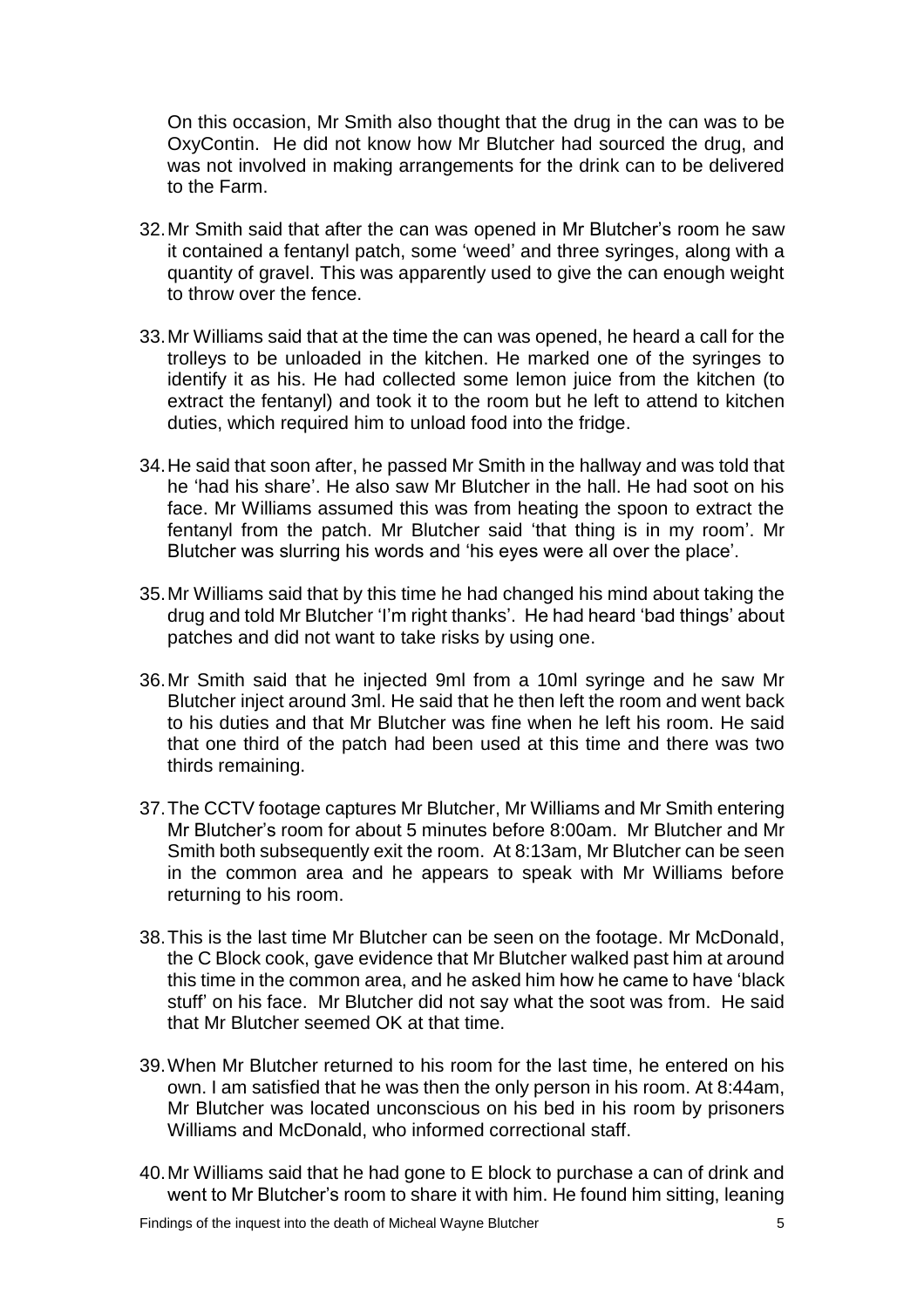against the wall with a syringe in his hand. He initially thought that Mr Blutcher was 'mucking around' but Mr McDonald came in and said 'he's gone mate'.

- 41.After CCOs were alerted a Code Blue emergency response was called. Mr McDonald gave evidence that he was trying to pump Mr Blutcher's chest, but there was no response. He saw a tourniquet around Mr Blutcher's arm and a needle was still in his arm.
- 42.On the arrival of correctional staff, Mr Blutcher was lying flat on his back on his bed and did not respond to verbal commands or shaking. CPR was commenced by prison staff using an 'oxy reviver unit' and an automated external defibrillator. The QAS was also called, and QAS officers were in attendance by 9:04am. Mr Blutcher could not be resuscitated and was pronounced deceased.
- 43.Afterwards, various items suggesting the use of drugs were found in Mr Blutcher's room including three syringes, a fentanyl patch<sup>1</sup> that had been cut up, lemon juice, a small bowl with some water, a dessert spoon, and a cigarette lighter. The drink can, which had been cut open, was also located and contained wet gravel. 2
- 44.After considering the evidence of Mr Williams and Mr Smith, I am satisfied that the transdermal fentanyl patch was cut into three pieces and fentanyl was extracted using lemon juice and heat. Mr Smith injected a quantity together with Mr Blutcher. It was intended that Mr Williams also inject a share of the extract. However, Mr Williams changed his mind and decided not to. I am satisfied that Mr Blutcher then injected Mr Williams' share.
- 45.Regardless of the amounts each person injected, I am satisfied that Mr Blutcher took an additional amount, which led to the toxicology results at autopsy confirming a lethal level of fentanyl.

### <span id="page-7-0"></span>*Autopsy results*

- 46.Forensic pathologist Dr Nigel Buxton conducted a full internal autopsy on 19 September 2013.
- 47.Dr Buxton found that there was no evidence of external physical trauma to Mr Blutcher's body which would account for the death. Evidence of persistent intravenous needling with scarring to both antecubital fossae (elbow pits) was identified, as was a fresh puncture wound consistent with self-injection in the left antecubital fossa. Dr Buxton was able to differentiate this fresh puncture wound from the site which the QAS would have used. There was a degree of subcutaneous bruising in the wound, consistent with self-injection, which confirmed that it was made while Mr Blutcher was still alive.

 $\overline{a}$ 

<sup>1</sup> Durogesic - 75mcg/hr

<sup>2</sup> These items are depicted in exhibit F2

Findings of the inquest into the death of Micheal Wayne Blutcher 6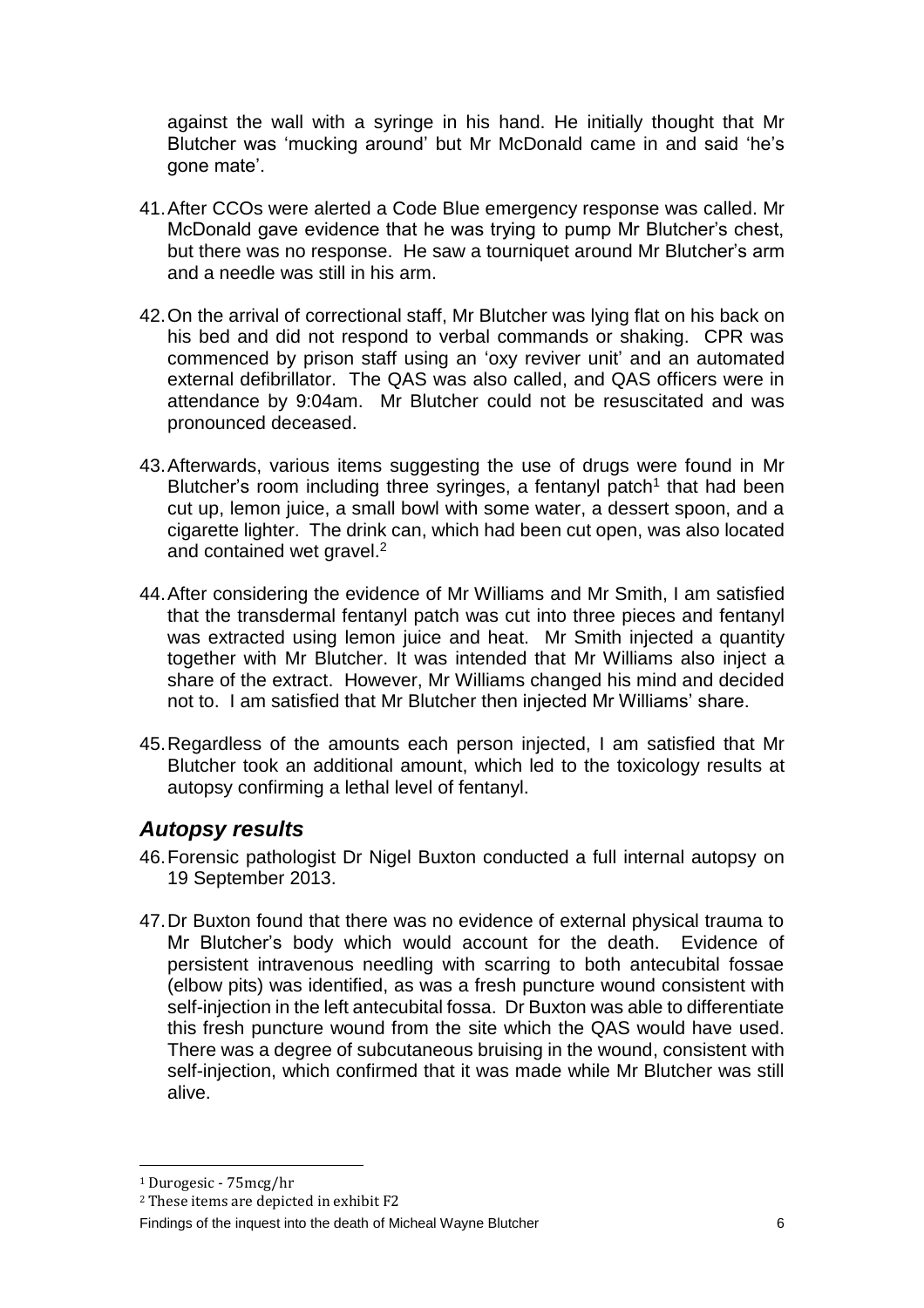- 48.Toxicology testing revealed a level of fentanyl at 0.02mg/kg, which Dr Buxton was satisfied was a sufficient level to cause death. Dr Buxton could not find any evidence of any natural disease process which might have caused or contributed to the death.
- 49.Dr Buxton determined that the formal cause of death was from an overdose of fentanyl.

### <span id="page-8-0"></span>*Investigation findings*

- 50.None of the other inmates at the CCC provided information to the investigating officer suggesting foul play. The inmates provided information about to how Mr Blutcher came to be in possession of the fentanyl, which ultimately caused his death.
- 51.The examination of Mr Blutcher's body and his room at the CCC revealed no signs of violence.
- 52.The CSIU investigation into Mr Blutcher's death did not lead to any suspicion that his death was anything but as a result of the drug use.

### *The adequacy of the security and surveillance at the CCC*

- 53.The CCC confirmed to investigating police that the prison did not supply the syringes used by Mr Blutcher, and the fentanyl (in the form of a transdermal patch) was not obtained by any lawful means. Because of this, the inquest investigated the following additional issues:
	- 1. The adequacy of the security and surveillance surrounding the Capricornia Correctional Centre Farm to prevent prohibited items being accessed by prisoners; and
	- 2. The adequacy of the surveillance within the Capricornia Correctional Centre Farm to detect prohibited items in the possession of prisoners.
- 54.Given that the fentanyl was obtained illicitly, the police investigation involved a variety of interviews with inmates at the prison to find out how the fentanyl was obtained. From those interviews, investigating police made a number of conclusions, which I accept and can be summarised as:
	- Sometime before the morning of the death, a soft drink can containing a fentanyl patch and syringes was deposited by unknown person(s) outside the northern fence of the Farm. This was known to Mr Blutcher.
	- Forensic examination of the can and the needles could not identify the person responsible for delivering these items.
	- The drugs were delivered to an unsecured area a member of the public could access with little fear of detection. A public road runs along the north side of the farm approximately 100 metres from the fenced accommodation area. There is a lower boundary fence between this road and the fenced accommodation area. There is limited CCTV monitoring of this area.
	- It is unknown whether Mr Blutcher or someone else facilitated the delivery of these items. A review of Arunta calls made by Mr Blutcher did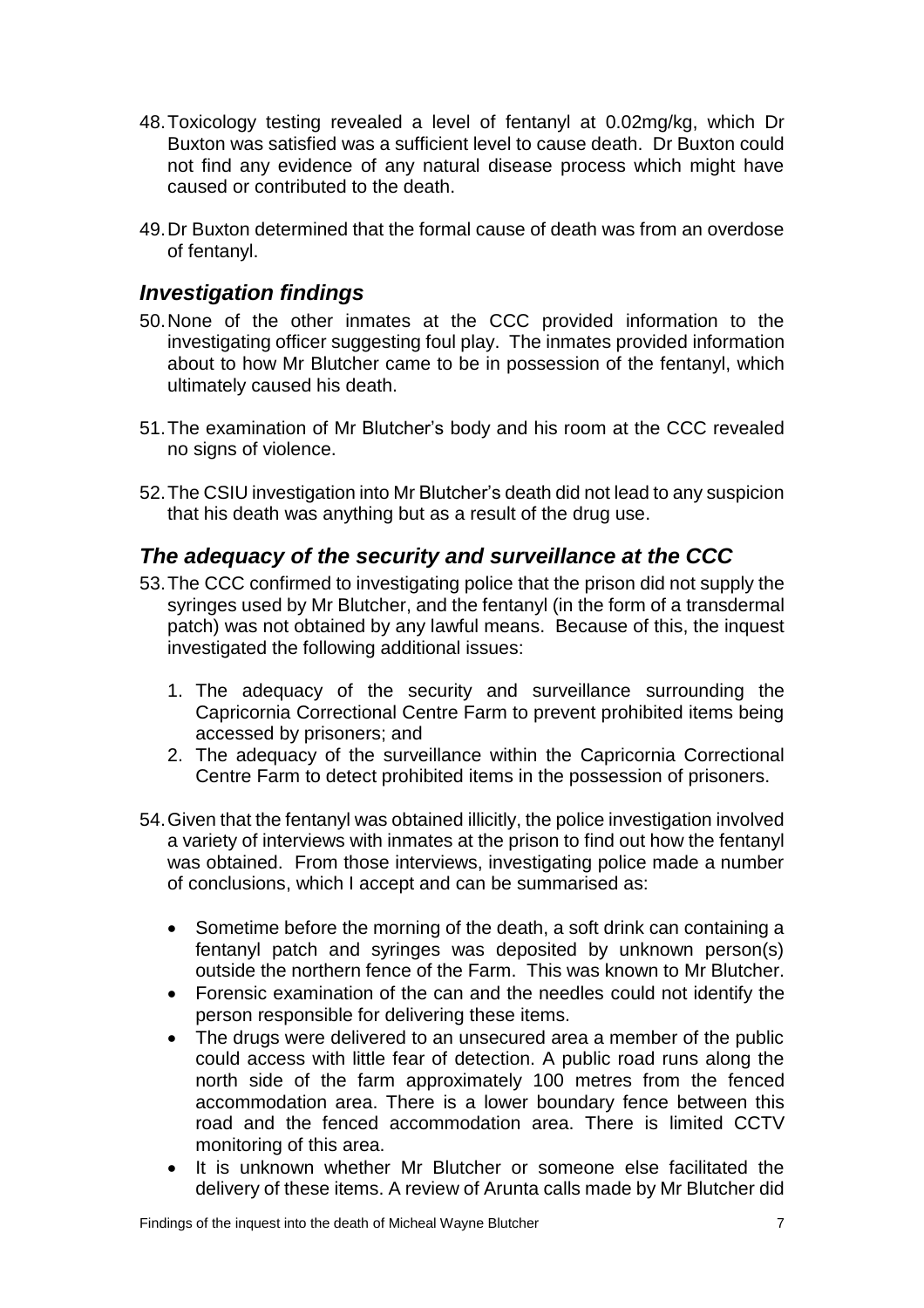not identify any suspicious conversations, coded or otherwise, to suggest that Mr Blutcher organised the delivery of the fentanyl patch, syringes and other items. These arrangements could have been prearranged by Mr Blutcher prior to his incarceration, by written correspondence or made through another prisoner.

- 55.In terms of external security at the time of Mr Blutcher's death, I was provided with information to confirm that a high fence topped with razor wire secured the accommodation area of the Farm. The external area of the Farm is patrolled during the night at various intervals, and those patrols are supposed to be logged in a hand written register. While there were entries completed for the morning of Mr Blutcher's death, it was noted in the lead up to the inquest that there were no entries in the log for external patrols for the night before Mr Blutcher's death, being 16 September 2013.
- 56.This was clarified by Queensland Corrective Services (QCS) by way of the provision of further sworn statements from the correctional officers on the relevant shift. CCO Baker confirmed that one of his duties over this shift was the external patrol of the compound areas. This duty is carried out in the company of a second correctional officer. Mr Baker affirmed that he conducted external patrols on this particular shift at 21:30, 23:45, 3.00 and 4.30 hours. When conducting the external patrols, he said that he normally walks around the rear of the units, between the units and the fence line. He is assisted by two perimeter lights, which are located at the bottom corner of the Farm compound, in addition to five fluorescent lights on the rear of each unit.
- 57.While conducting the patrols, Mr Baker looked for anything unusual that may be laying around the compound, anything that may be hanging on the fence, any unauthorised movement of prisoners inside the units. He also checks the secure mesh on the cell windows. Mr Baker provided information that he has, in the past, found contraband items in many different places, such as in paper towel holders, or hidden in clothing in rooms. Since working at the CCC, he has found a mobile phone in a toilet roll, and cigarette lighters hidden in shoes and plumbing in the units.
- 58.Mr Baker's evidence was that he did not fill out the external patrol log for his patrols on this particular shift. He said that, while not common, this was not the first time he has missed signing logs/registers while on duty. He could not recall why he missed signing the log on this particular shift, and had no independent recollection as to why that might have been the case.
- 59.I was provided with evidence at the inquest to confirm that there is an external CCTV camera in use at the Farm, which extends to show part of the internal road which leads to the Farm Administration Building, however, that camera had limited effect at night at the time of the death.
- 60.In the course of my investigation, I requested information from CCC as to what measures (if any) had been put in place by the prison along the northern fence of the farm to prevent prohibited items being thrown over and accessed by the prisoners. The current General Manager at CCC, Yme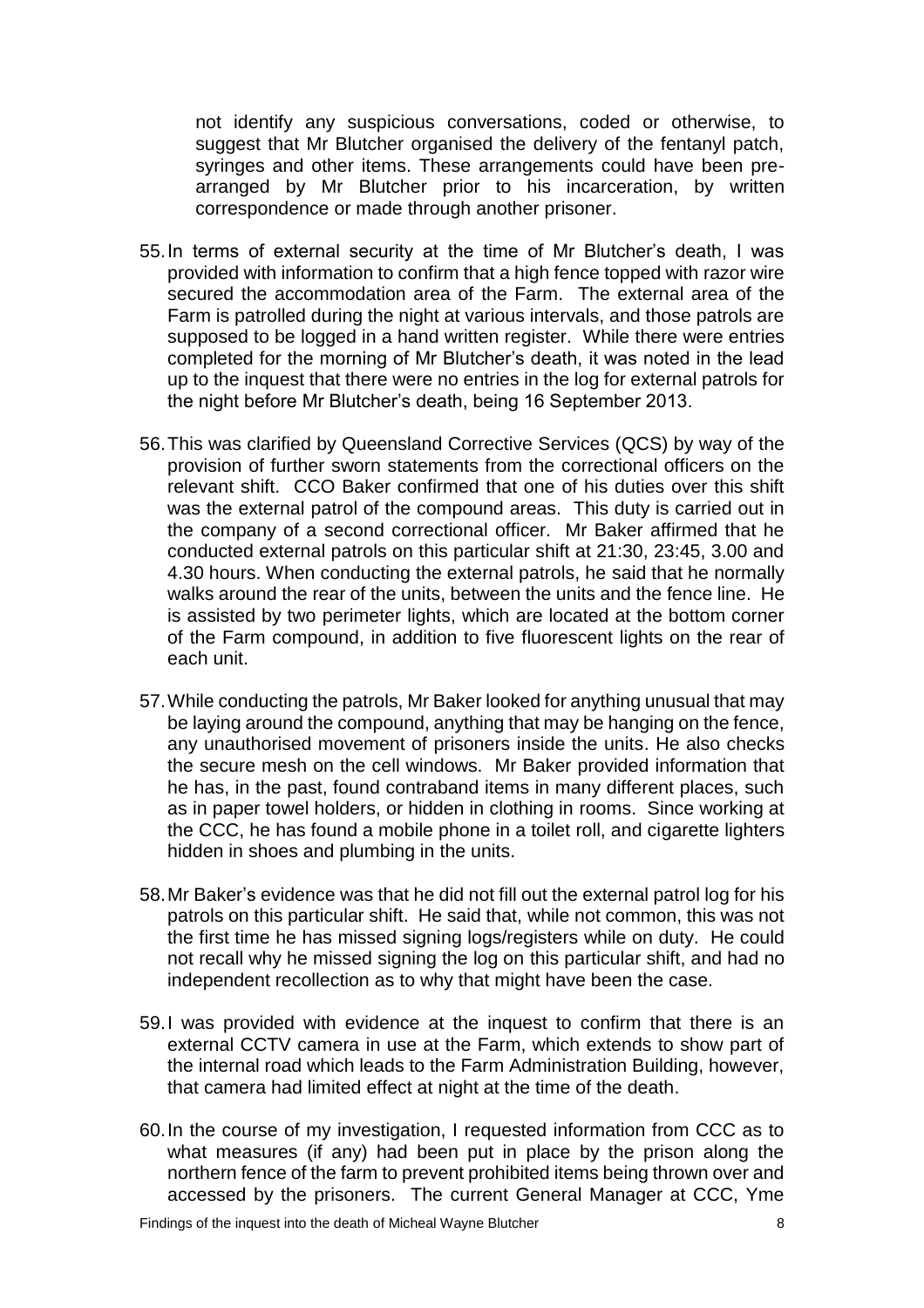Dwarshuis, provided a response. I also heard evidence from Mr Dwarshuis at the inquest. He had been in the role of General Manager since November 2015.

- 61.Mr Dwarshuis confirmed that the prison farm is located approximately 1.5km from the main centre. The secure area of the Farm is comprised of four accommodation units, a gate vestibule and staff offices as well as a prisoner recreation room and gymnasium. The perimeter fence of the Farm's secure area was described by Mr Dwarshuis as a galvanised chain mesh construction, 3.6 metres in height and topped with approximately 900mm of razor wire.
- 62.Reference was made during the inquest to the Custodial Operational Practice Directives, which prescribe the frequency of head counts and musters. At the time of the Mr Blutcher's death, the following measures were in place at the CCC Farm, and have been continued as routine practice in the monitoring of the activities of prisoners:
	- *(a) Random patrols of the prison reserve and the immediate farm surrounds are conducted by Dog Squad officers during the day shift only, as there is no night shift Dog Squad officer on duty. Patrols may identify unauthorised access of the reserve by members of the public or suspicious behaviour by prisoners. Dog Squad officers may challenge any person suspected to be on the reserve without authority. Dog Squad officers may also challenge or report the activities of prisoners undertaking work in any part of the prison reserve where they reasonably suspect that unauthorised activity is taking place.*
	- *(b) The internal fence and surrounding grounds are patrolled and inspected for tampering to the fence or the presence of any contraband items.*
	- *(c) The Intelligence Unit carries out analysis of information gleaned from various sources. Analysis may point to conduct of a prisoner and the secretion of contraband items within buildings or the prison reserve. This analysis will inform the selection of targeted searching of certain prisoners and or locations within the prison reserve or buildings.*
	- (d) *Any vehicle suspected as being on the reserve without authority will have its details recorded and forwarded to the Intelligence Unit and Queensland Police Intelligence*.
- 63.Mr Dwarshuis also provided evidence of measures that have been taken by the CCC since Mr Blutcher's death. A new electric fence has been installed, which is located parallel to the existing fence. The fence has sensors that alert staff to potential tempering or attempts by prisoners to leave the Farm perimeter. The fence was installed during August 2015 and has been operational since September 2015.
- 64.I heard evidence that the Farm is a low security prison facility. Prisoners accommodated at the Farm need to be classified 'Low'. They need to satisfy a range of suitability assessments to be considered for transfer to the site. The focus at this facility is on prisoner rehabilitation as they progress to release, and as such the prisoners are afforded a degree of trust.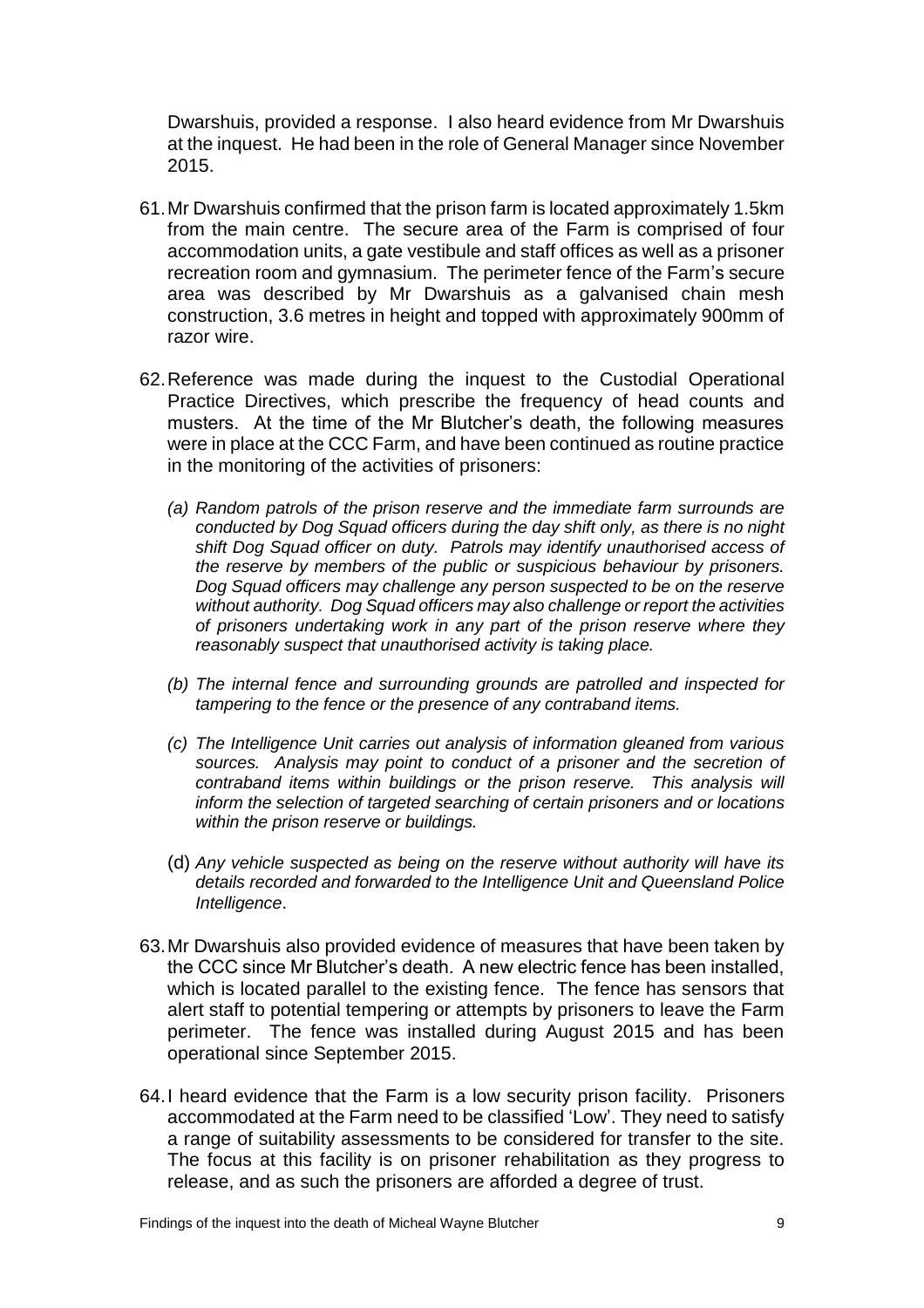65.The prisoners at the Farm do perform a number of duties on the Farm as part of their structured day. The wider area of the Farm covers some 450 hectares of land and its boundary runs along Etna Creek Road for some 1.5km. If prisoners are working within the perimeter fence, they are not directly supervised at all times, but may be subject to random inspections. It is a similar situation for those prisoners working outside the perimeter fence. The gate to the main permitter fence remains open at certain times of the day.

### <span id="page-11-0"></span>**Conclusions**

- 66.I conclude that Mr Blutcher died from an accidental overdose of fentanyl. I am satisfied that none of the correctional officers or inmates at the CCC directly caused or contributed to his death.
- 67.Coroners have noted a rapid increase in the frequency of deaths resulting from the misuse of prescription drugs, including fentanyl, in recent years.<sup>3</sup> Fentanyl is a highly potent opioid. There is a small margin between a therapeutic dose and toxic dose and there are a number of risks of overdose from fentanyl patch use. The increase in opioid deaths has accompanied the rapid increase in the rates of prescription of these drugs.

68.Deaths related to fentanyl misuse have shown the following characteristics:<sup>4</sup>

- The highest proportion of cases involved deceased aged between 30- 39 years;
- 70% of deaths involved males;
- The majority of deaths occurred in a home environment;
- The most common method of administration involved extraction and injection of contents from prescribed fentanyl patches.
- 69.I am satisfied that that there is no evidence to suggest that Mr Blutcher intended to end his own life. It is likely that he misunderstood the potency of fentanyl, which is 50-100 times more powerful than morphine. He was only a few weeks away from his parole release date, and had kept a 'count down' calendar in his room. He had been oriented towards life after release, including contact with his family.
- 70.The evidence at the inquest established that there was a simple but effective arrangement in place between three prisoners at the Farm for drugs to be delivered in soft drink cans. As prisoners were able to buy drinks from a vending machine, it was not unusual for a prisoner to be in possession of a can. Mr Blutcher and two others were the consistent recipients of drugs, usually OxyContin or morphine.

 $\overline{a}$ 

<sup>3</sup> Roxburgh A, Burns L, Drummer OH, Pilgrim J, Farrell M, Degenhardt L. Trends in fentanyl prescriptions and fentanyl-related mortality in Australia. Drug Alcohol Rev. 2013; 32:269–75.

<sup>4</sup> Deaths Related To Fentanyl Misuse – An Update, National Coronial Information System October 2013

Findings of the inquest into the death of Micheal Wayne Blutcher 10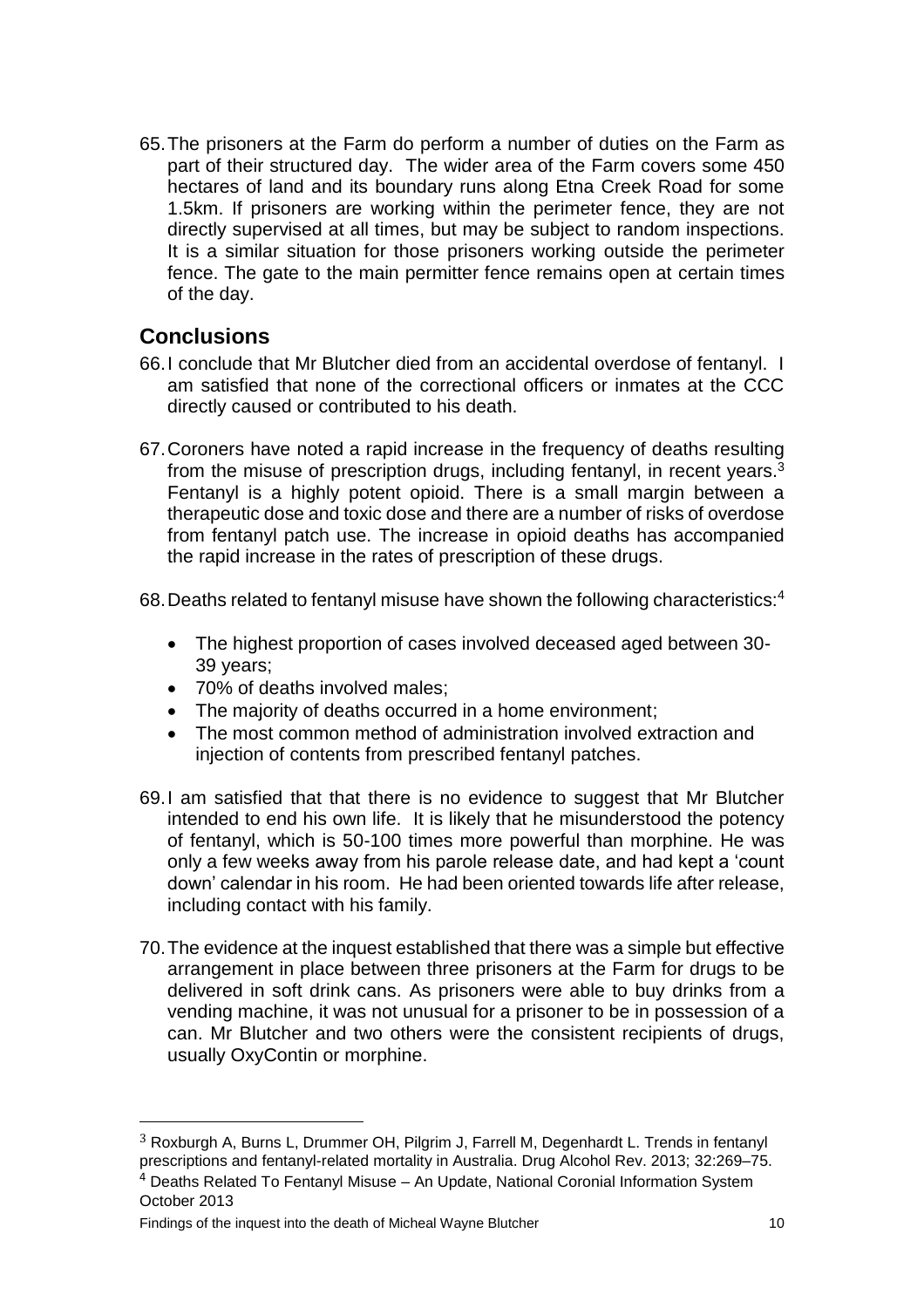- 71.The arrangement was that the drugs would be concealed in a drink can, and thrown over the external perimeter fence. The prisoner responsible for taking the bins out to the industrial bin in the morning was able to access the drink can and bring it back to the unit block, where the contents would be shared. Correctional officers did not directly supervise the internal unit blocks at all times.
- 72.Mr Smith recalled that this was a weekly arrangement, and would occur earlier in the week. He said that at the time of Mr Blutcher's death, he had been at the Farm with him for about 10 weeks, and this arrangement had been ongoing, on a weekly basis, for at least 8 weeks.
- 73.In contrast, Mr Williams only recalled three instances. I do not consider that I need to make a finding about how often the arrangement occurred. However, I am satisfied that it occurred on more than one occasion.
- 74.Having heard evidence from the correctional officers on shift on the morning Mr Blutcher died, it is clear that the arrangement went undetected by correctional staff. The correctional officers' evidence was that drugs were not often detected in contraband found at the Farm.
- 75.I am satisfied that a room search would not have necessarily prevented Mr Blutcher's death, as this was not a case where the drugs were concealed within his room for any length of time. The drugs were used within two hours after Mr Blutcher acquired them.
- 76.With respect to the security and surveillance of the outer northern perimeter of the Farm, I heard evidence that the external CCTV camera was of limited effect at night, and pointed inwards towards the Farm, as opposed to towards public areas. I also heard that the lighting around the perimeter was quite poor, making external patrols difficult.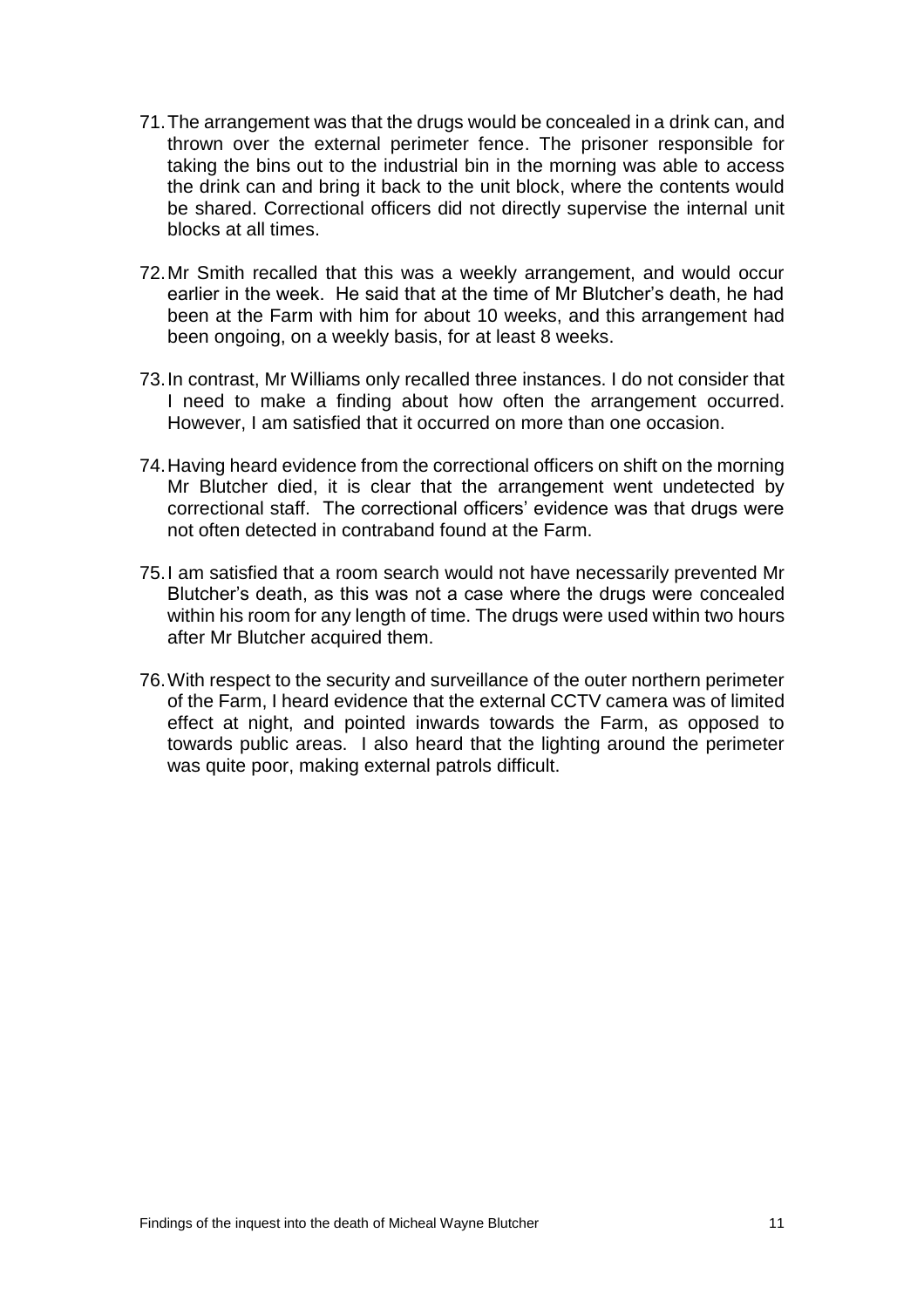# <span id="page-13-0"></span>**Findings required by s. 45**

77.I am required to find, as far as is possible, the medical cause of death, who the deceased person was and when, where and how he came by his death. As a result of considering all of the evidence, including material contained in the exhibits, I am able to make the following findings:

<span id="page-13-2"></span><span id="page-13-1"></span>

|                  | <b>Identity of the deceased</b> - The deceased person was Micheal Wayne<br><b>Blutcher</b>                                                                                                                                                                                                                                                                       |
|------------------|------------------------------------------------------------------------------------------------------------------------------------------------------------------------------------------------------------------------------------------------------------------------------------------------------------------------------------------------------------------|
| How he died -    | Mr Blutcher died in his room at the Farm<br>precinct of the Capricornia Correctional Centre<br>after injecting a quantity of fentanyl extracted<br>from a transdermal patch. He had obtained the<br>fentanyl after an unknown person (or persons)<br>threw it over the outer prison fence concealed<br>in a soft drink can, undetected by correctional<br>staff. |
| Place of death - | He died at Rockhampton in the State of<br>Queensland.                                                                                                                                                                                                                                                                                                            |
| Date of death -  | He died on 17 September 2013.                                                                                                                                                                                                                                                                                                                                    |
| Cause of death - | Mr Blutcher died from an accidental overdose<br>of fentanyl.                                                                                                                                                                                                                                                                                                     |

### <span id="page-13-6"></span><span id="page-13-5"></span><span id="page-13-4"></span><span id="page-13-3"></span>*Comments and recommendations*

- 78.Section 46 of the *Coroners Act*, insofar as it is relevant to this matter, provides that a coroner may comment on anything connected with a death that relates to public health or safety, the administration of justice or ways to prevent deaths from happening in similar circumstances in the future.
- 79.It is important to place in context that the Farm is a low security facility, which is focused on prisoner rehabilitation. Prisoners are carefully assessed before given a 'low' security classification. Prisoners who breach the trust placed in them at the Farm are returned to secure custody. As the detection of concealed drugs is a problem in maximum security facilities I accept that there is no easy solution to the problem at low security centres.
- 80.I have been assisted by QCS in the provision of further information relating to the strategies in place for the detection of concealed drugs in correctional facilities. These include the presence of drug detection dogs, scanning devices, urine screening of prisoners, and random searching of prisoners, visitors and accommodation.
- 81.In the context of high security prisons, the Queensland Audit Office's recent report on the *Management of privately operated prisons - Performance of private and public prisons<sup>5</sup>* identified that "*illicit drug use remains an area of*

 $\overline{a}$ 

Findings of the inquest into the death of Micheal Wayne Blutcher 12

<sup>5</sup> Report No. 11 – 2015-2016, page 42